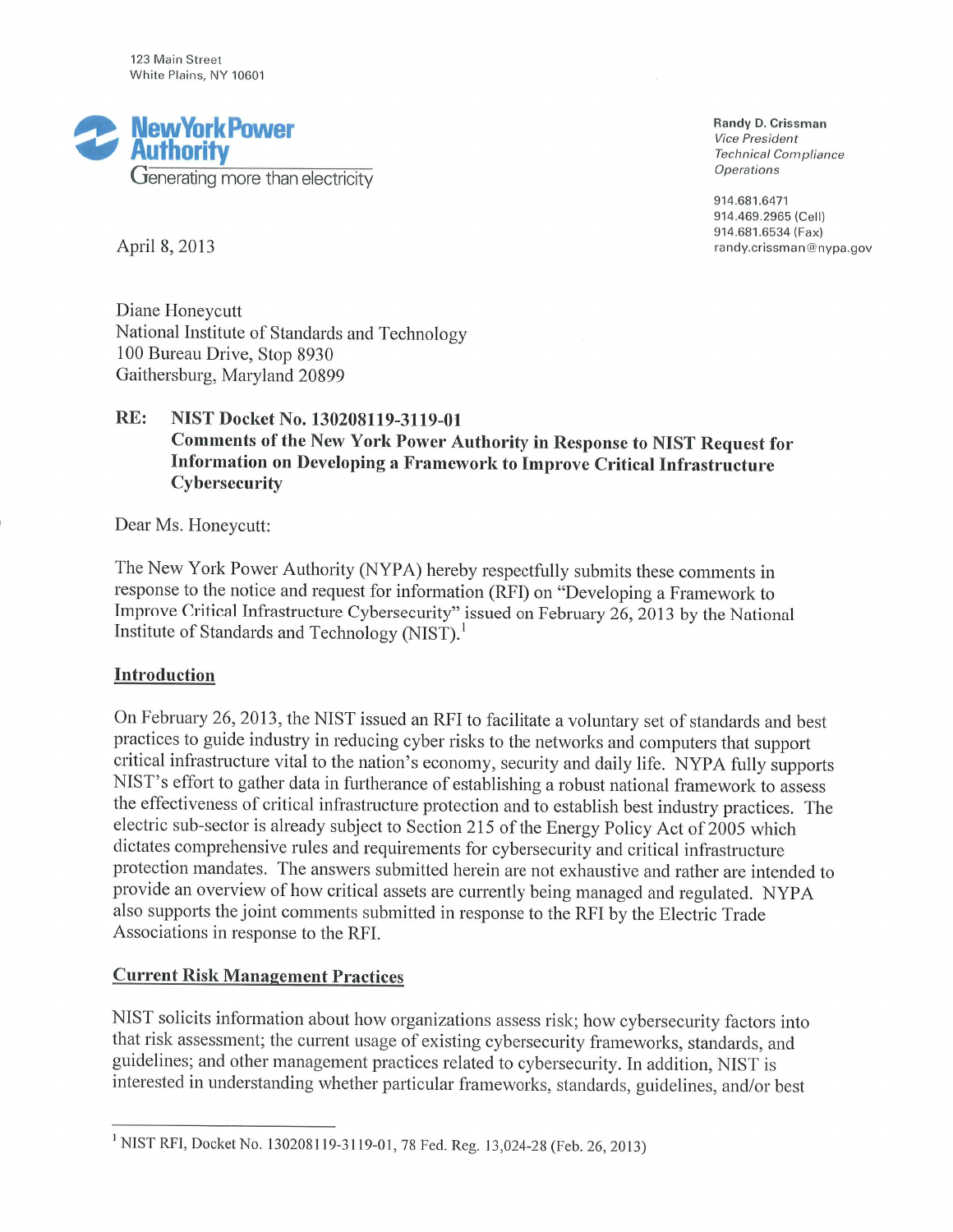practices are mandated by legal or regulatory requirements and the challenges organizations perceive in meeting such requirements. This will assist in NIST's goal of developing a Framework that includes and identifies common practices across sectors.

### **1. What do organizations see as the greatest challenges in improving cybersecurity practices across critical infrastructure?**

The greatest challenges to improving cybersecurity practices across critical infrastructure are timely and complete communication of cybersecurity threats, management of economic costs, and improvement of supply chain issues and monitoring of vulnerabilities. With regard to communication, Industrial Control System (ICS) Engineers must work more closely with Corporate Information Technology (IT) groups to improve the security posture of the industry. At NYPA, IT and ICS groups meet regularly to formulate improvements to our cybersecurity programs. With regard to economic costs, the development of cost effective solutions should be optimized and the costs of unfunded mandates should be considered, as they may have a great financial impact on ratepayers, consumers and smaller businesses. With regard to supply chain issues, ICS vendors should be required to adhere to the same security standards as customers and vendors must be required to deliver secure solutions and ultimately should be certified pursuant to established standards to meet minimum requirements. The goal should be a unified and fully integrated corporate approach to proactively managing cybersecurity challenges which minimizes system unavailability and improves workforce development and training to mitigate social engineering, phishing and other threats.

### **2. What do organizations see as the greatest challenges in developing a cross-sector standards-based Framework for critical infrastructure?**

The greatest challenges in developing a cross-sector standards-based framework for critical infrastructure are costs, effective communication and ensuring standards remain relevant across the different sectors. In order for a common standards-based framework to be applicable and adaptable across multiple sectors, it needs to be flexible so that each industry can develop and implement appropriate security controls for its industry. The cyber security standards that the electric sub-sector has been using for more than a decade provides an adaptable standards-based approach built on best practices and national and international guidelines. The challenge for each sector is to develop a properly tailored and carefully designed risk methodology for determining and identifying critical systems based on risk or impact to the sector that are flexible enough to accommodate breakthroughs and new information and formalized enough to have sufficient strength but not be too prescriptive.

## **3. Describe your organization's policies and procedures governing risk generally and cybersecurity risk specifically. How does senior management communicate and oversee these policies and procedures?**

NYPA has developed a rigorous governance program for cyber security with internal controls, including policies and procedures, which are communicated from the highest levels of the organization to all employees and contract personnel. All of the applicable policies and procedures are easily accessible through NYPA's intranet, which regularly advertises changes to the policies and procedures. In general, best practices of organizations with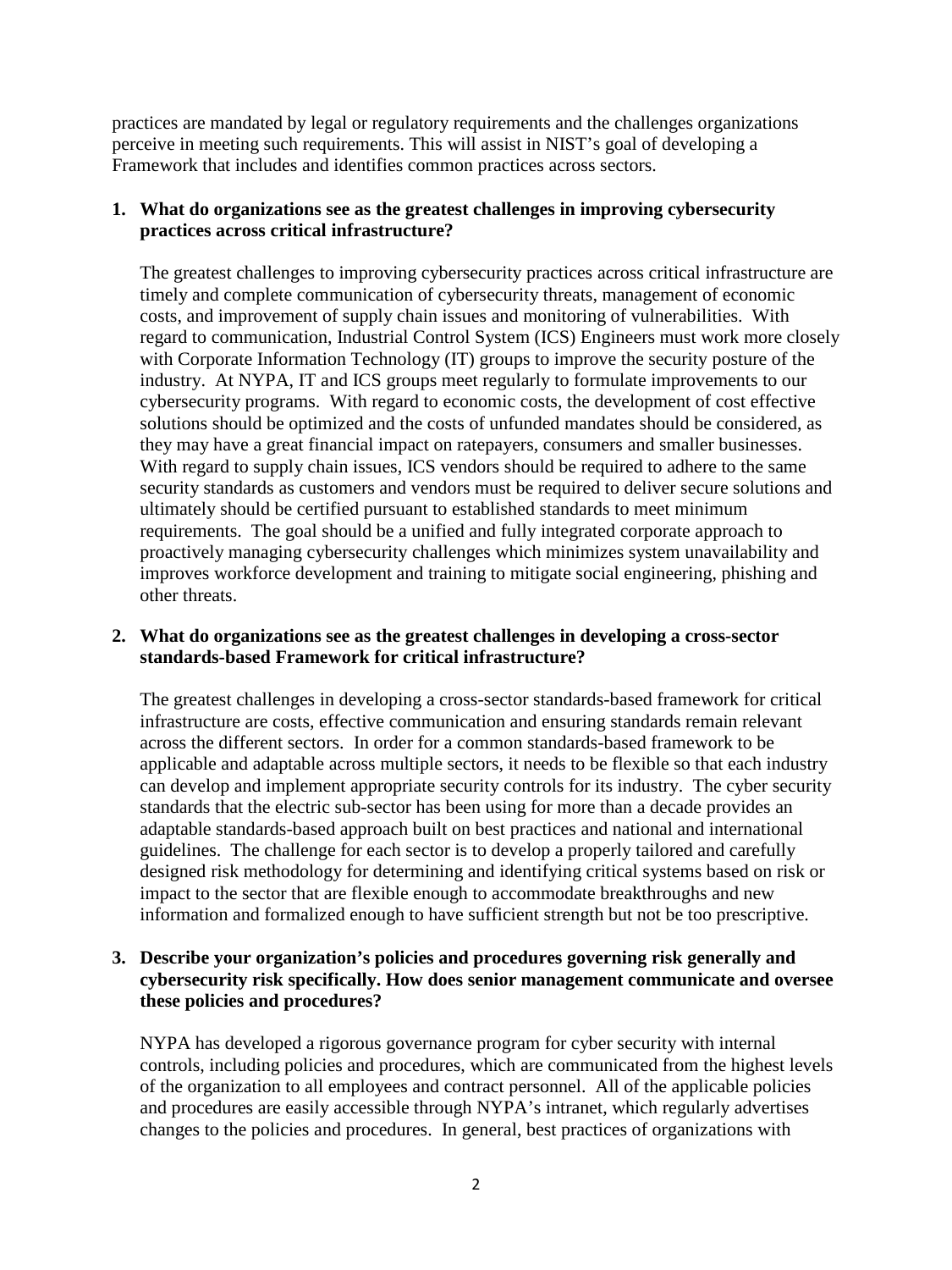robust programs utilize internal and external subject matter expertise on a continual basis for evaluating and improving policies and procedures to identify and address new risks and vulnerabilities as they are discovered. NYPA regularly reviews and updates its Enterprise Risk policies and procedures to ensure risk management activities are appropriate to the organization and aligned to best practices. NYPA's Executive Risk Management Committee is comprised of senior managers responsible for reviewing and approving Enterprise Risk policies and procedures and is the controlling authority responsible for risk management activities.

### **4. Where do organizations locate their cybersecurity risk management program/office?**

NYPA's Information Technology and Real Time Operations Groups practice and facilitate management of cybersecurity risks and have responsibility for compliance with cybersecurity standards and policies. The NYPA Internal Audit group performs periodic audits on Information Technology systems and the industrial control systems. The NYPA Reliability Standards & Compliance Group performs internal compliance assessments against the standards-based cyber security practices of the Industrial Control Systems. Both Internal Audits and Reliability Standards and Compliance provide recommendations to Senior Management.

## **5. How do organizations define and assess risk generally and cybersecurity risk specifically?**

Operational cybersecurity risks are defined as operational risks to information and technology assets that have consequences typically affecting the Confidentiality, Integrity or Availability (i.e. the CIA triangle) of subject matter information or systems. On an enterprise level, NYPA defines risk as any uncertainty that could materially impair or enhance its ability to carry out its mission objectives. NYPA uses a risk-based methodology to define, assess and mitigate risk. This methodology was designed by NYPA staff working in conjunction with third party subject matter experts.

# **6. To what extent is cybersecurity risk incorporated into organizations' overarching enterprise risk management?**

Cybersecurity risk mitigation is an integral part of overall enterprise risk management within NYPA. Organizations with robust programs typically examine risk through a holistic approach, ensuring that resources are adequately deployed to the areas deemed the highest risk (evaluated at least annually). The greatest challenges in developing a cross-sector standards-based framework for critical infrastructure are costs, effective communication and ensuring standards remain relevant across the different sectors. Smaller organizations or those with limited geographical reach generally team with similarly situated organizations in creating programs with an extended breath that would otherwise be difficult to create unilaterally due to limited resources.

## **7. What standards, guidelines, best practices, and tools are organizations using to understand, measure, and manage risk at the management, operational, and technical levels?**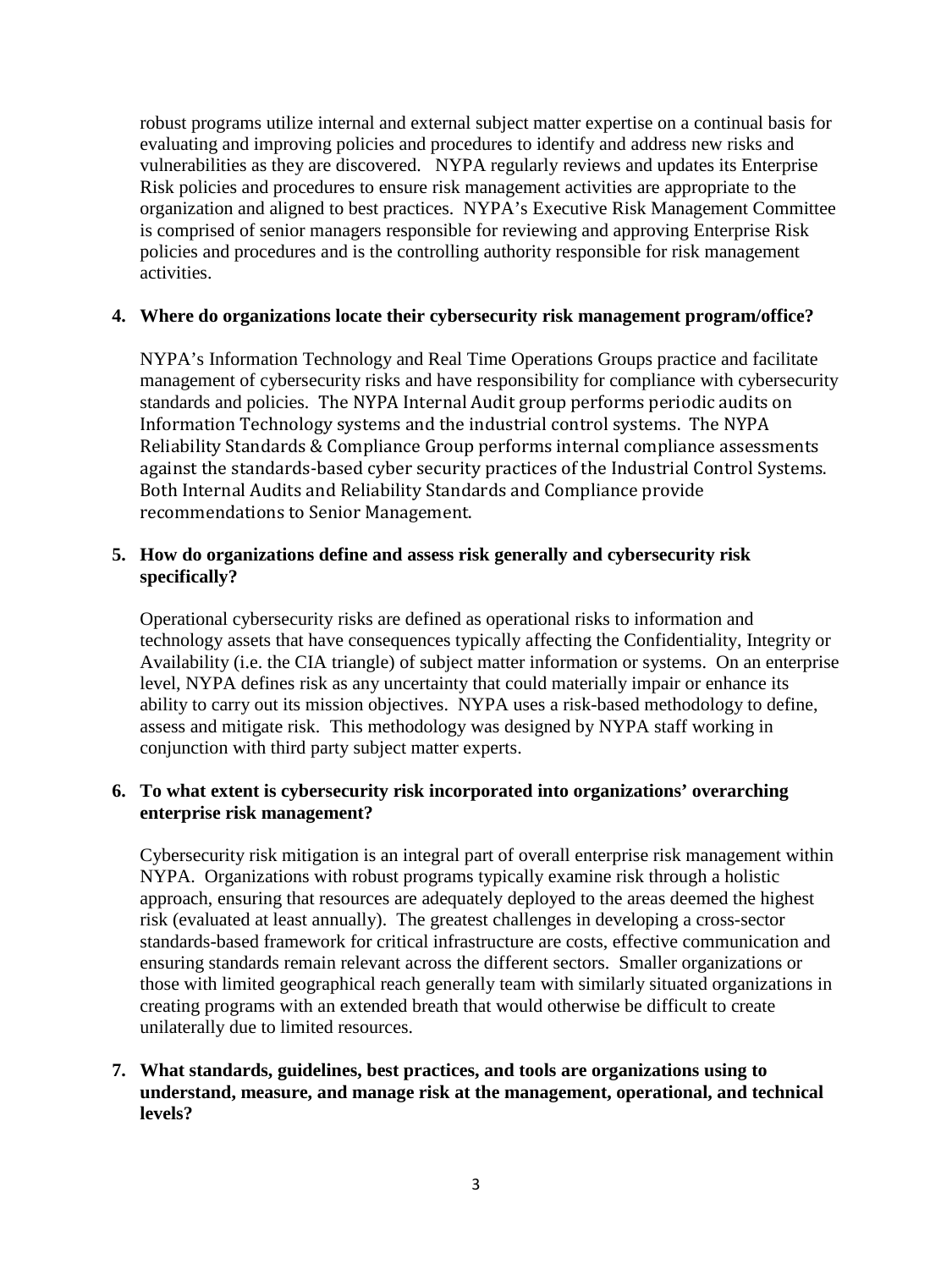- NERC Critical Infrastructure Protection (CIP) standards
- NYS DHS cyber security standards
- NIST SP 800 guidelines
- SANS security practices
- ES-ISAC best practices
- MS-ISAC best practices
- Enterprise COSO Enterprise Risk Management framework

Some of the tools and practices in use include:

- Firewalls
- Network segmentation
- Intrusion Detection System
- Two-factor authentication
- Anti-virus protection
- Security vulnerability and patch monitoring service
- Security event monitoring service and call-out

## **8. What are the current regulatory and regulatory reporting requirements in the United States (e.g. local, state, national, and other) for organizations relating to cybersecurity?**

- NERC CIP standards
- NYS Executive Law 715 regarding the Office of Cyber Security
- NYS Security Breach and Notification Act
- FPA Section 215 / Audits
- Section 215 of the Federal Power Act made compliance with reliability standards mandatory and enforceable on users of the Bulk Power System. NERC, as the Electric Reliability Organization designated by FERC pursuant to Section 215(c) of the Federal Power Act has the legal authority to monitor and enforce compliance with NERC Reliability Standards and to impose, subject to FERC oversight, penalties or sanctions for non-compliance.

## **9. What organizational critical assets are interdependent upon other critical physical and information infrastructures, including telecommunications, energy, financial services, water, and transportation sectors?**

The Supervisory Control and Data Acquisition (SCADA) systems, peripherals and other support equipment are highly specialized electromechanical and telemetric systems and key to the monitoring and controlling the critical infrastructure associated with the energy, water and transportation sectors. Critical assets in the electric sub-sector that are potentially interdependent on the communications and transportation sectors include industrial control systems, energy marketing and management systems, as well as generation, transmission and distribution systems. Such critical assets remain dependent on non-specialized computing systems to handle organizational management and communications (i.e. feeds to business systems), which vastly complicates the implementation of the physical and electronic controls required for their operational protection without excessive impact.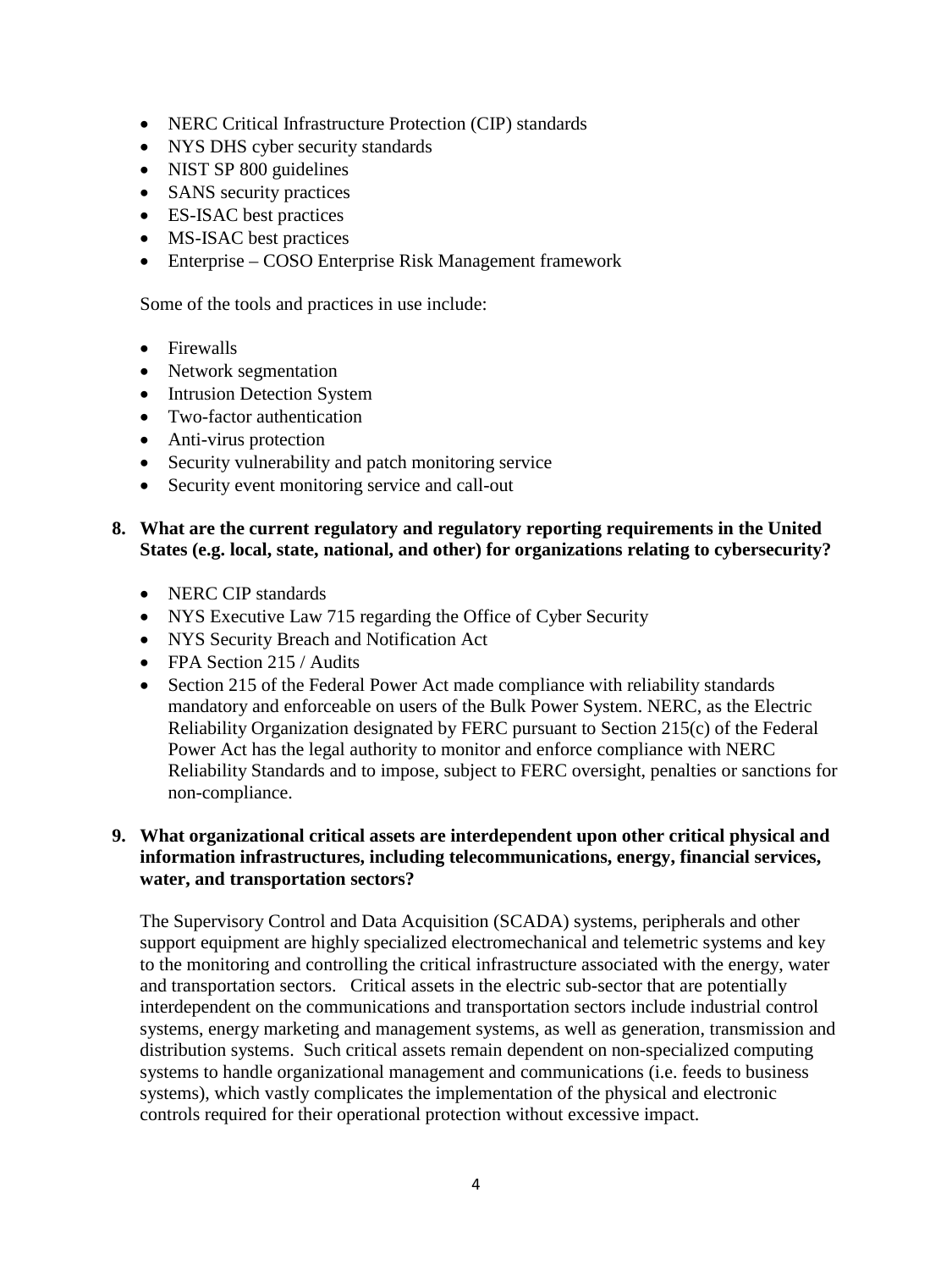### **10. What performance goals do organizations adopt to ensure their ability to provide essential services while managing cybersecurity risk?**

Organizations have adopted Key Performance Indicators, Service Level Agreements, and Disaster Recovery and Business Continuity programs that include recovery time objectives. In addition, regular testing is conducted to ensure that the plans are accurate, effective, and the processes are working and relevant to the business goals of the organization as well as measured response goals for validating the existence of robust controls through internal and external testing of critical infrastructure on a continual basis, with an added level of randomness to simulate risks. NERC has also developed operational reliability standards for the electric sub-sector including the Emergency Operations Planning (EOP) standards that address operations resilience through mandated backup and recovery goals. The EOP standards compliment the CIP standards.

# **11. If your organization is required to report to more than one regulatory body, what information does your organization report and what has been your organization's reporting experience?**

NYPA is subject to the NERC reliability standards and FERC oversight. This regulatory framework includes both internal and external routine audits of critical infrastructure and cyber assets identified pursuant to the relevant NERC and FERC policies, standards and regulations. In addition, NYPA is subject to the Department of Homeland Security Office of Cybersecurity requirements and standards.

## **12. What role(s) do or should national/international standards and organizations that develop national/international standards play in critical infrastructure cybersecurity conformity assessment?**

A robust national regulatory framework currently exists established by FERC pursuant to section 215 of the Federal Power Act. In this framework, NERC plays an important role as facilitator of industry-wide reliability standards concerning cybersecurity and critical infrastructure protection. Maintaining and complying with such standards is integrated into the daily work routines of the real-time, ICS operations groups. The practices, which are addressed by the NERC CIP standards for the electric sub-sector, can be found within the International Standards Organization 27000 (ISO 27000) series cybersecurity practices from the International Organization for Standardization (ISO) and the International Electro technical Commission (IEC).

## **Use of Frameworks, Standards, Guidelines, and Best Practices**

As set forth in the Executive Order, the Framework will consist of standards, guidelines, and/or best practices that promote the protection of information and information systems supporting organizational missions and business functions.

NIST seeks comments on the applicability of existing publications to address cybersecurity needs, including, but not limited to the documents developed by: international standards organizations; U.S. Government Agencies and organizations; State regulators or Public Utility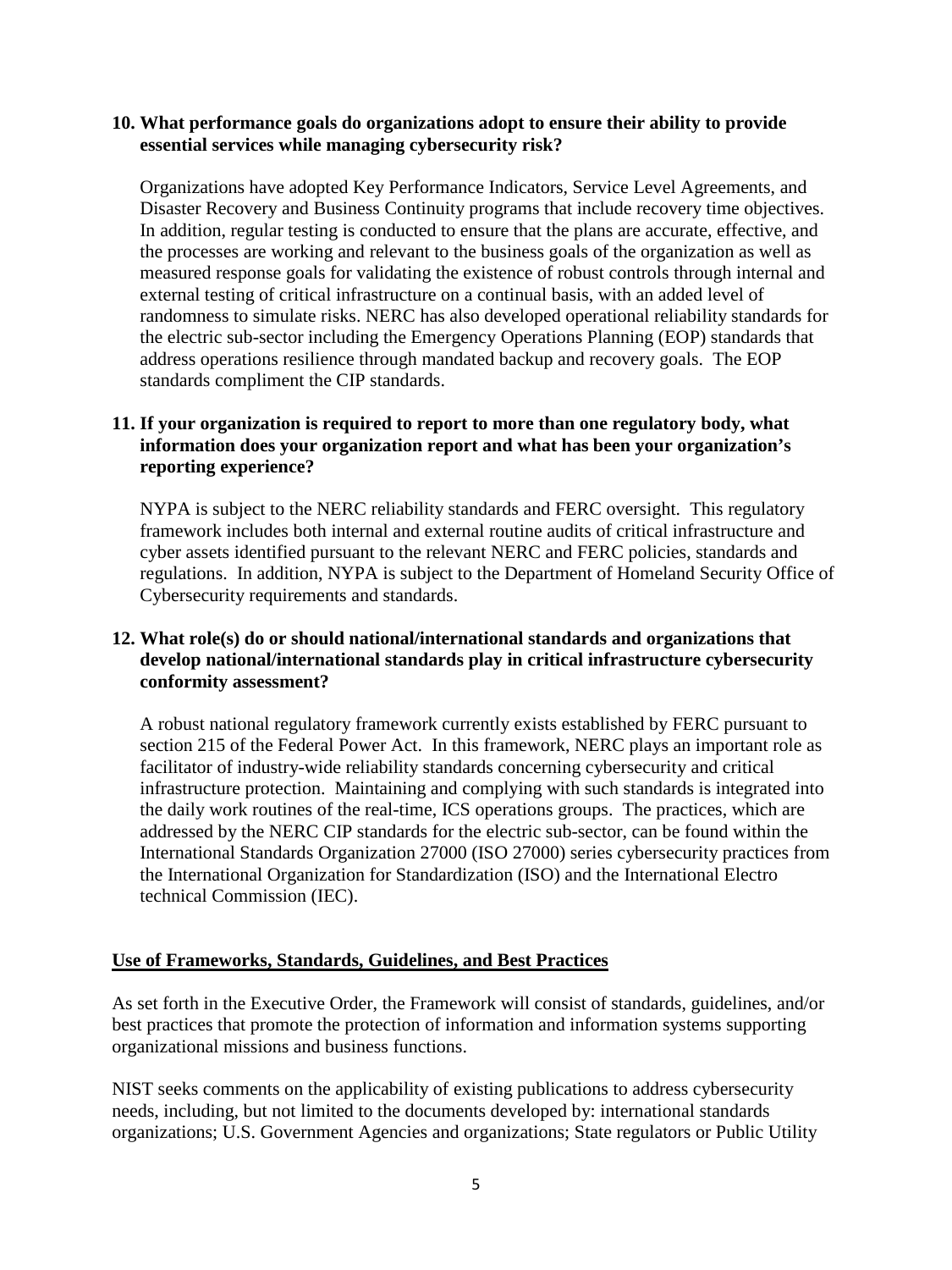Commissions; Industry and industry associations; other Governments, and non-profits and other non-government organizations.

NIST is seeking information on the current usage of these existing approaches throughout industry, the robustness and applicability of these frameworks and standards, and what would encourage their increased usage. Please provide information related to the following:

### **1. What additional approaches already exist?**

NERC, in its capacity as the Electric Reliability Organization (ERO), has developed as part of its reliability standards, a set of Critical Infrastructure Protection (CIP) standards, which are mandatory and enforceable for all "users, owners and operators" of the Bulk Electric System (BES) and hold monetary penalties for non-compliance.

The ES-ISAC issues alerts to provide actionable intelligence to the industry on cybersecurity threats and vulnerabilities (NERC Alerts).

NERC, through its Critical Infrastructure Protection Committee (CIPC), also develops voluntary guidance documents which are used to aid in compliance with the approved reliability standards as well as to address generic security concerns. NERC's CIPC has been developing and modifying guidance documents for more than 10 years and has recently focused its efforts on providing guidance that is specific to the electric sub-sector and providing references to more generic security guidance on its website.

CIPC guidance documents include:

Threat and Incident Reporting Threat Alert System Physical Security Continuity of Business Processes and Operations Operational Functions ISO 27000 Department of Homeland Security

In addition to established NERC CIP standards for the electric sub-sector guidance, regulations and standards are applicable as per International Standards Organization 27000 series cybersecurity practices from the International Organization for Standardization (ISO) and the International Electro technical Commission (IEC) as well as pursuant to the Department of Homeland Security.

#### **2. Which of these approaches apply across sectors?**

While NERC's Reliability Standards are specific to the electric sub-sector, many of the concepts are generic and may be applicable to real-time process control networks and information systems in other sectors. The primary specificity to the electric sub-sector is in the consideration of a methodology for identification of critical systems. These were derived from the International Standards Organization 27000 series.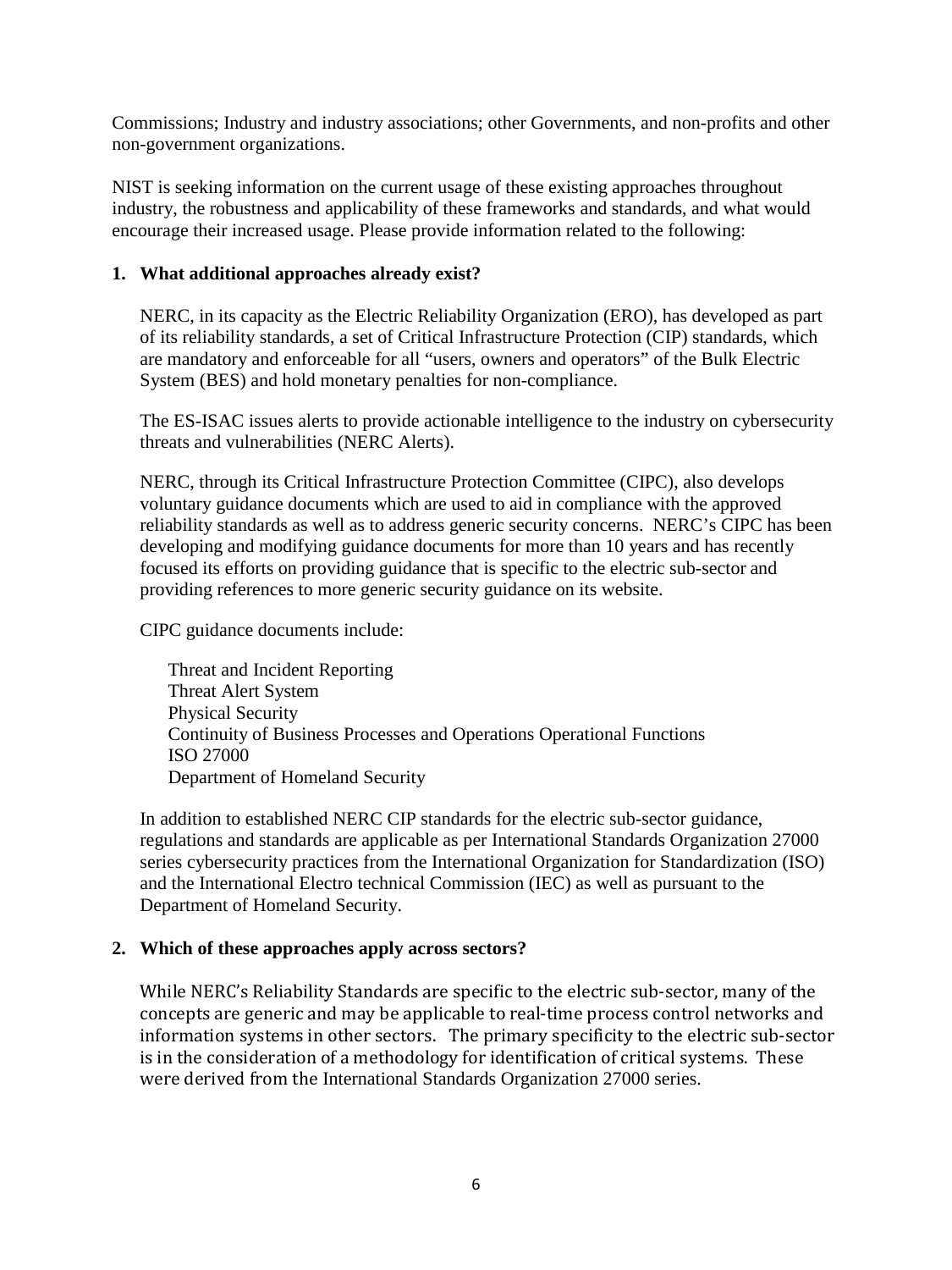### **3. Which organizations use these approaches?**

With respect to the electric sub-sector, the NERC Reliability Standards apply to all "users, owners and operators" of the Bulk Electric System, which deals with reliability of the transmission network generally including the parts of the electric grid responsible for higher voltage and larger quantities of electricity activity.

### **4. What, if any, are the limitations of using such approaches?**

The CIP standards, pursuant to Section 215 of the Federal Power Act apply to users, owners and operators of the Bulk Electric System. They do not apply to "facilities used in the local distribution of electric energy." The DOE ES-C2M2 and Risk Management Process (RMP) guidelines apply to the entire electric sub-sector, which includes entities involved in the generation, transmission, distribution and marketing of electricity.

### **5. What, if any, modifications could make these approaches more useful?**

Owners, operators and users of the Bulk Electric System participate and are subject to the requirements of NERC's ES-ISAC alert system. This program may be substantially enhanced when federal agencies coordinate the release of timely information possessed by the government regarding existing and emerging threats. In addition, Version 5 of the CIP standards, soon to be approved by FERC, is more comprehensive than Version 4 and should be adopted. It appears to address many of the issues and concerns voiced by the electric sub-sector. The cost of such programs should be balanced between the Utility/Private Industry and the Government.

#### **6. How do these approaches take into account sector-specific needs?**

The ISO 27000 Standards were the basis for the NERC CIP standards, which were written by electric sub-sector experts, for the electric sub-sector. The working groups supported by NERC allow the industry to craft standards that will help secure and maintain critical infrastructure. The NERC standards take into account the sector-specific needs by setting guidance and a framework for the identification of critical systems and the application of security controls based on risk and impact to the Bulk Electric System.

### **7. When using an existing framework, should there be a related sector-specific standards development process or voluntary program?**

The NERC reliability standards are mandatory. While there is a role for supplementary practices needed in order to respond to emerging threats, creation of an additional superfluous set of potentially conflicting standards would only serve to obfuscate the established model.

## **8. What can the role of sector-specific agencies and related sector coordinating councils be in developing and promoting the use of these approaches?**

They can offer the needed technical support and guidance when requested.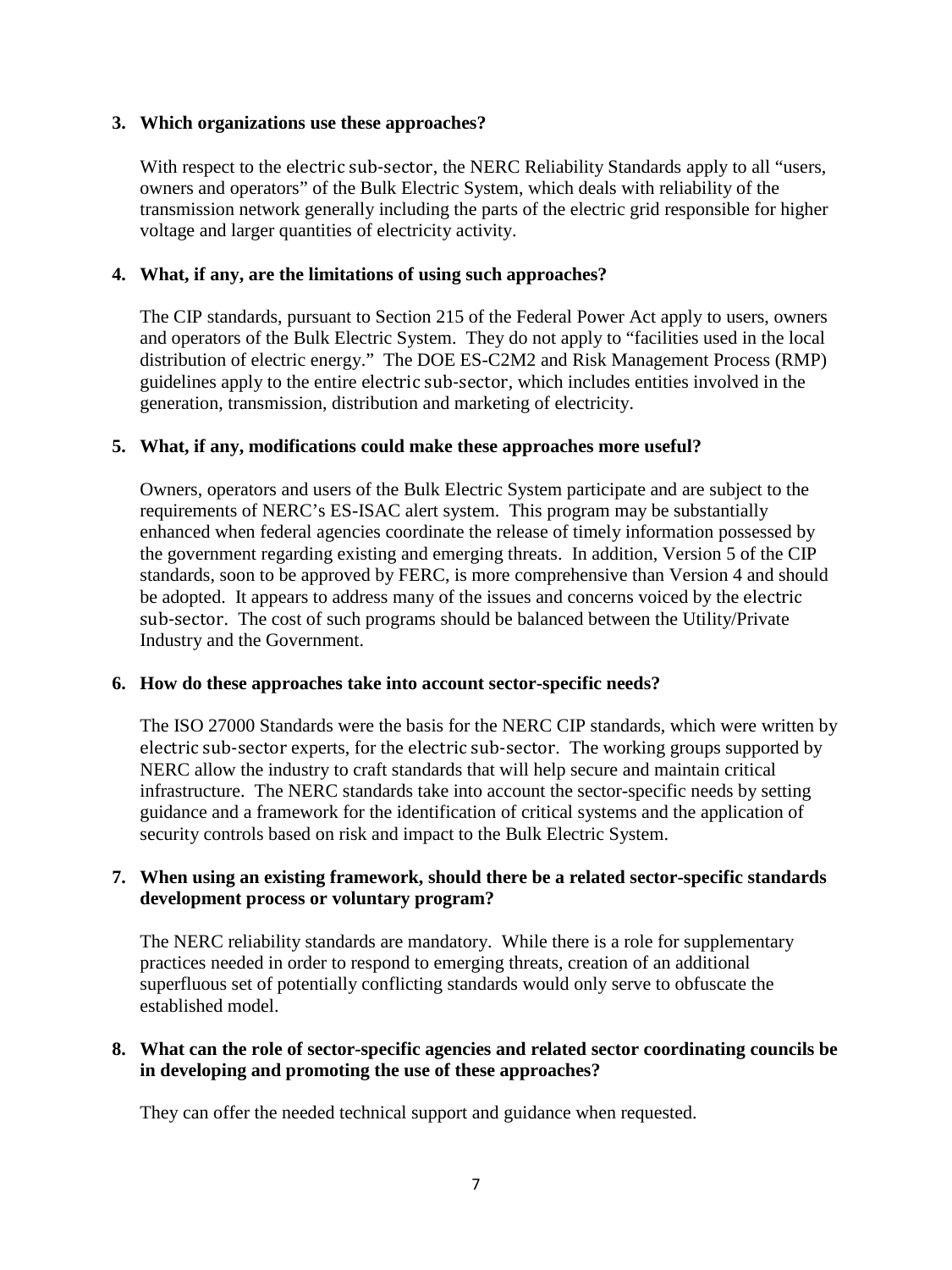## **9. What other outreach efforts would be helpful?**

Ensure that vendors are accountable to provide secure appliances and systems for Industrial Control Systems. Such vendors must be held accountable for secure solutions and minimal standards consistent with best industry practices.

## **Specific Industry Practices**

In addition to the approaches above, NIST is interested in identifying core practices that are broadly applicable across sectors and throughout industry.

NIST is interested in information on the adoption of the following practices as they pertain to critical infrastructure components:

- Separation of business from operational systems;
- • Use of encryption and key management;
- Identification and authorization of users accessing systems;
- Asset identification and management;
- Monitoring and incident detection tools and capabilities;
- Incident handling policies and procedures;
- Mission/system resiliency practices;
- Security engineering practices;
- Privacy and civil liberties protection.

## **1. Are these practices widely used throughout critical infrastructure and industry?**

- Separation of business from operational systems:
	- o The most common management structure at present is that of separation of business and operational networks. Some utilities are moving towards a single Security Department, reporting to the Chief Operating Officer or Risk Officer.
- Use of encryption and key management:
	- o Where technically feasible, this is implemented on the critical cyber assets, per the NERC CIP standards
- Identification and authorization of users accessing systems: o Yes, per the NERC CIP standards
- Asset identification and management: o Yes, per the NERC CIP standards
- Monitoring and incident detection tools and capabilities: o Yes, per the NERC CIP standards
- Incident handling policies and procedures:
	- o Yes, per the NERC CIP standards
- Mission/system resiliency practices:
	- o Yes, per the NERC CIP standards
- Security engineering practices: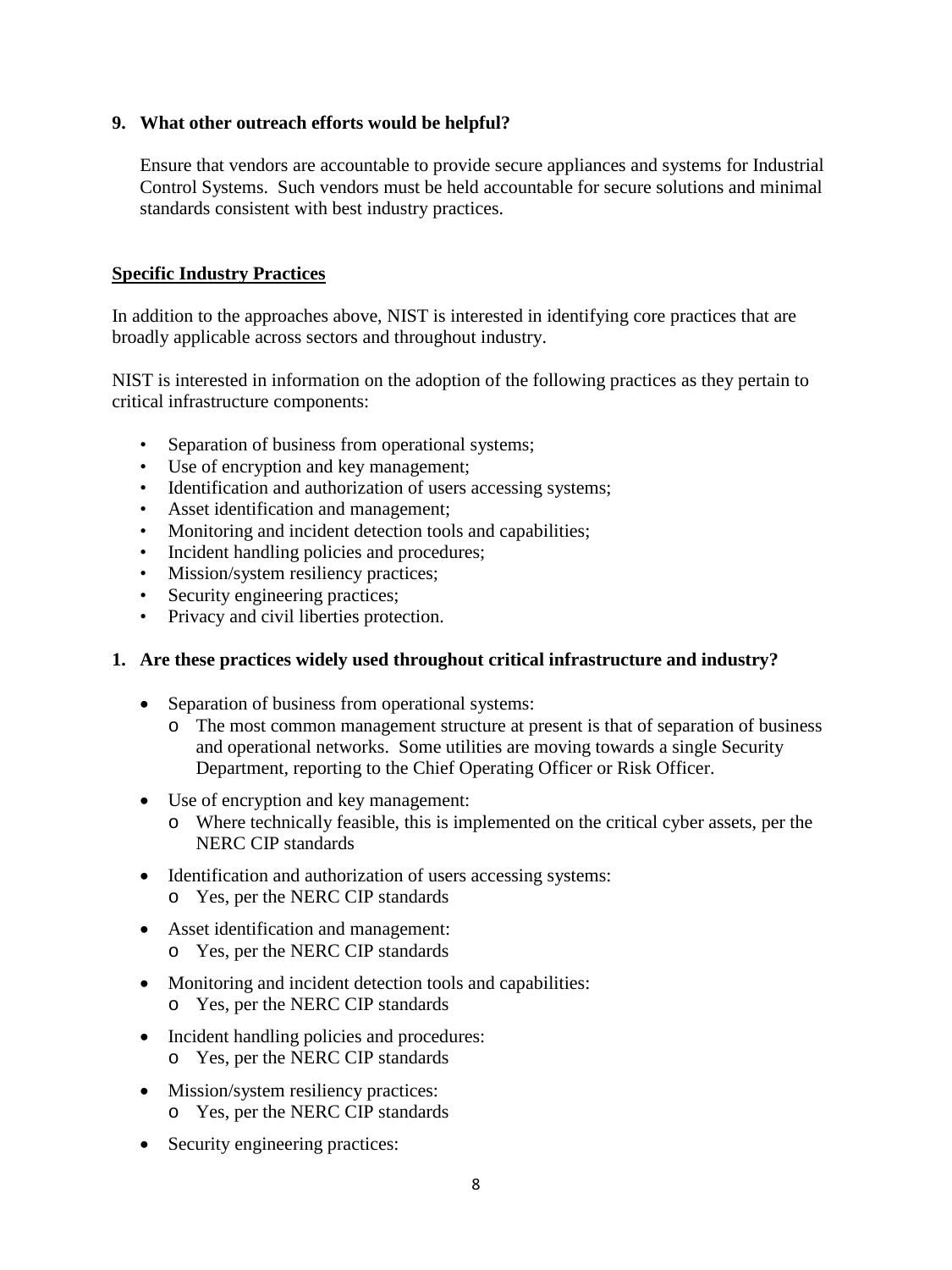- o Yes, per the NERC CIP standards and good business practice
- Privacy and civil liberties protection: o NYPA adheres to best industry practices.

#### **2. How do these practices relate to existing international standards and practices?**

The practices, which are addressed by the NERC CIP standards for the electric sub-sector, can be found within the International Standards Organization 27000 series cybersecurity practices from the International Organization for Standardization (ISO) and the International Electro technical Commission (IEC). The CIP standards apply to the same subject areas as both the NIST FISMA framework and the ISA-99 Standards, together with the standards they reference.

### **3. Which of these practices do commenters see as being the most critical for the secure operation of critical infrastructure?**

Critical practices are those that strengthen security without impeding system reliability. If the security framework that is imposed diminishes operability or reduces real-time data situational awareness, operations of the grid can be negatively impacted. Similarly, critical to the secure operation of critical infrastructure, is the "separation of business from operational systems" for the secure operation of critical infrastructure. The implementation of this practice can greatly reduce the overall attack surface.

### **4. Are some of these practices not applicable for business or mission needs within particular sectors?**

All of these practices are applicable.

#### **5. Which of these practices pose the most significant implementation challenge?**

The most significant challenge is asset identification and management. The electric subsector encompasses many categories of systems that are now 'Internet Protocol (IP) Ready'. Accordingly, the added connectivity and control options that result in being 'IP Ready' may ultimately pose a significant cyber security control risk for such equipment. This is further complicated by the fact that identifying which of the assets present the most significant risk, is often purely dependent on how that equipment is configured for specific applications.

The use of encryption and key management should be approached with caution. Due to the latency and legacy system limitations, the introduction of robust encryption practices can hinder the required availability of systems. Many components of an industrial control system have traditionally limited processing speed and memory with sub-millisecond response requirements; the introduction of traditional encryption methods can result in adverse effects to power operations.

### **6. How are standards or guidelines utilized by organizations in the implementation of these practices?**

Existing energy sector standards are the result of significant effort by numerous Federal agencies, industry consortiums and private/public entities working together in evaluating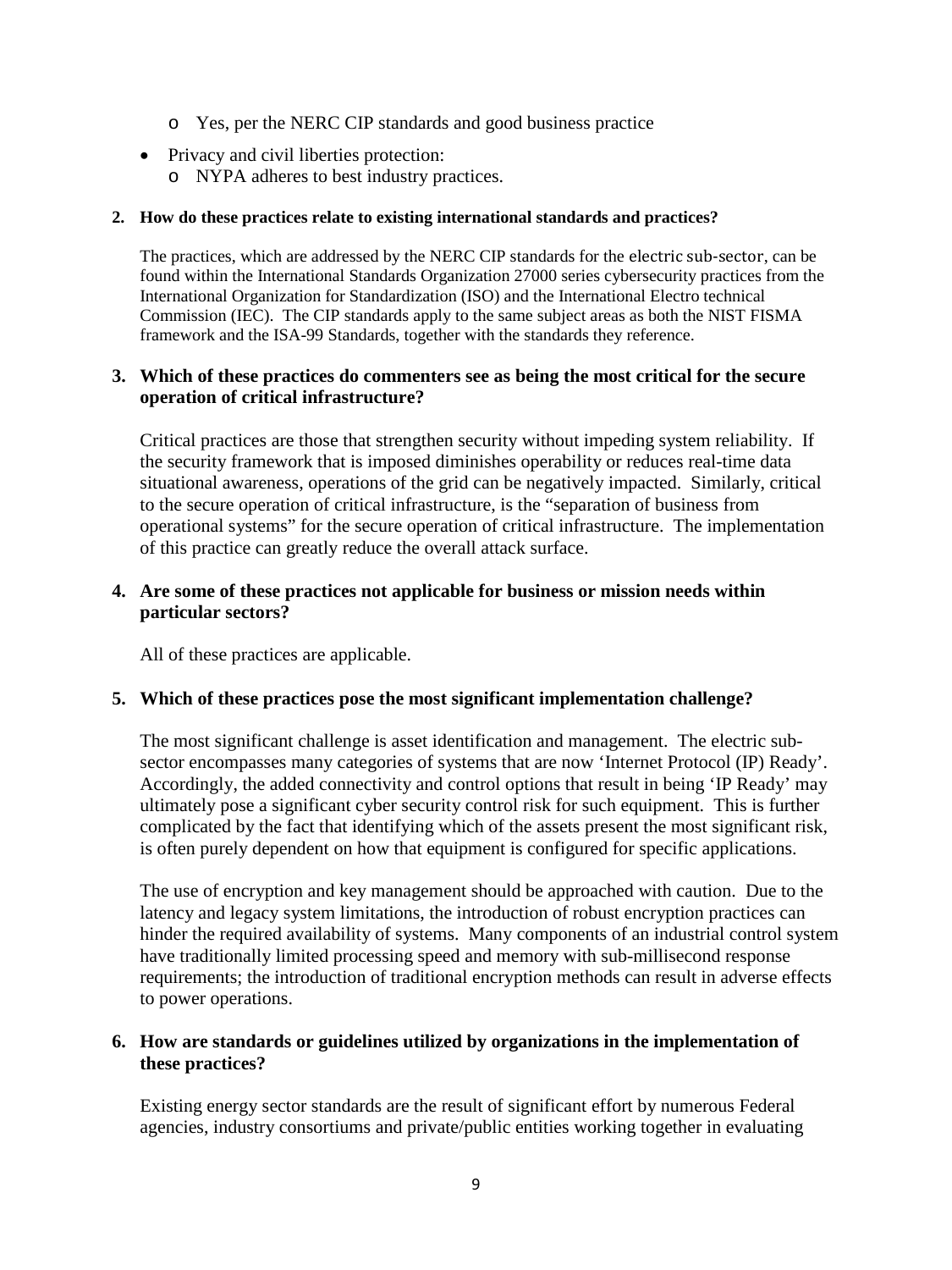definitive risk versus the cost needed to improve and secure daily operational practices. The regulatory compliance framework has evolved and has continually improved. The most recent version of the NERC CIP Standards, pending final FERC approval, represent a further step in refining controls that will have measurable benefit to the electric sub-sector.

## **7. Do organizations have a methodology in place for the proper allocation of business resources to invest in, create, and maintain IT standards?**

NYPA has such a methodology in place.

### **8. Do organizations have a formal escalation process to address cybersecurity risks that suddenly increase in severity?**

Pursuant to its compliance with the NERC CIP-008 standard, NYPA has in place a formal escalation process. In addition, NYPA has a layered security system that is monitored twenty-four hours a day seven days a week and maintains a well-tested escalation process.

## **9. What risks to privacy and civil liberties do commenters perceive in the application of these practices?**

Privacy and civil liberties are important and rules and regulations applicable thereto must be followed. The electric sub-sector is driven by reliability and security balanced with privacy and civil liberties concerns.

## **10. What are the international implications of this framework on your global business or in policymaking in other countries?**

NYPA does not maintain a global footprint.

#### **11. How should any risks to privacy and civil liberties be managed?**

The CIP-011standard in Version 5 of the CIP standards, which will soon be approved by FERC, addresses information sharing and the handling of sensitive information which extends to privacy and civil liberties. The sharing of sensitive information may raise privacy issues and the appropriate protective mechanisms should be established to protect individual liberties when practicable or required.

### **12. In addition to the practices noted above, are there other core practices that should be considered for inclusion in the framework?**

Supply chain vendors should be made to adhere to minimal industry standards and best practices and such security standards should apply to all entities and businesses providing hardware, software or any other infrastructure to US markets, particularly hardware from China.